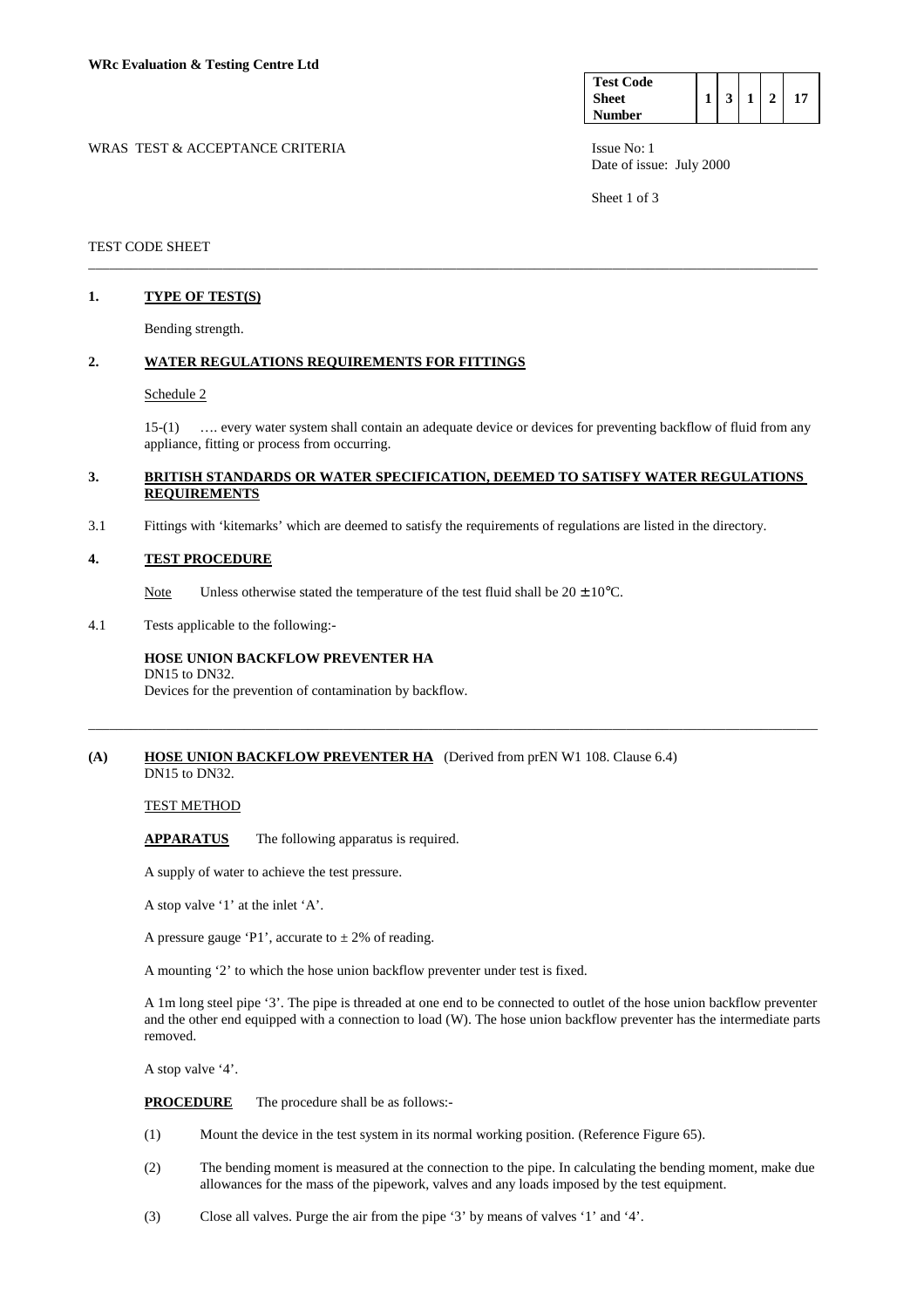| <b>Test Code</b> |                |                |  |
|------------------|----------------|----------------|--|
| <b>Sheet</b>     | 3 <sup>1</sup> | 1 <sup>1</sup> |  |
| Number           |                |                |  |

 Issue No: 1 Date of issue: July 2000

Sheet 2 of 3

- (4) Apply a load W as shown in Figure 65, to produce a bending moment given in Table 65.
- (5) Gradually apply pressure through valve '1', at a rate not exceeding 1 bar per 5 seconds, up to 16 bar  $\pm$  0.5 bar.

\_\_\_\_\_\_\_\_\_\_\_\_\_\_\_\_\_\_\_\_\_\_\_\_\_\_\_\_\_\_\_\_\_\_\_\_\_\_\_\_\_\_\_\_\_\_\_\_\_\_\_\_\_\_\_\_\_\_\_\_\_\_\_\_\_\_\_\_\_\_\_\_\_\_\_\_\_\_\_\_\_\_\_\_\_\_\_\_\_\_\_\_\_\_\_\_\_\_\_\_\_\_\_

## **Test 1**

- (6) Hold this pressure for 10 minutes  $\pm$  60 seconds.
- (7) Carry out the tightness test as detailed in TCS 1111.20 whilst the bending moment is applied (See (8)).
- (8) Set up the device as shown in Figure 65. Purge the test system, then close valve '4'. Gradually apply pressure at a rate not exceeding 1 bar per 5 seconds up to 10 bar  $\pm$  0.5 bar. Close valve '1'.

#### **Test 2**

(9) Hold this pressure for 10 minutes  $\pm 60$  seconds.

#### **Test 3**

(10) Carry out the tightness test as detailed in TCS 1111.20 without the bending moment being applied.

# **5. ACCEPTANCE CRITERIA**

#### **Test 1**

The test requirement shall be satisfied, with the appropriate bending moment applied to the valve, as given in Table 65.

There shall be no breakage, permanent deformation or leakage of the body of the valve or leakage of the air inlets.

### **Table 65**

| Nominal size<br>DΝ                    |    |     |     |
|---------------------------------------|----|-----|-----|
| Bending moment for<br>thread ends -Nm | 51 | 150 | 190 |

# **Test 2**

 After a balance has been achieved between the upstream and downstream pressures, and after turning off the water supply, the downstream pressure must be maintained after a further  $2$  minutes  $\pm 10$  seconds.

 After aeration of the upstream circuit, no upstream flow must occur and there must be an obvious drop in the downstream pressure until p atm is reached.

## **Test 3**

The backflow preventer must meet the requirements of TCS 1111.20.